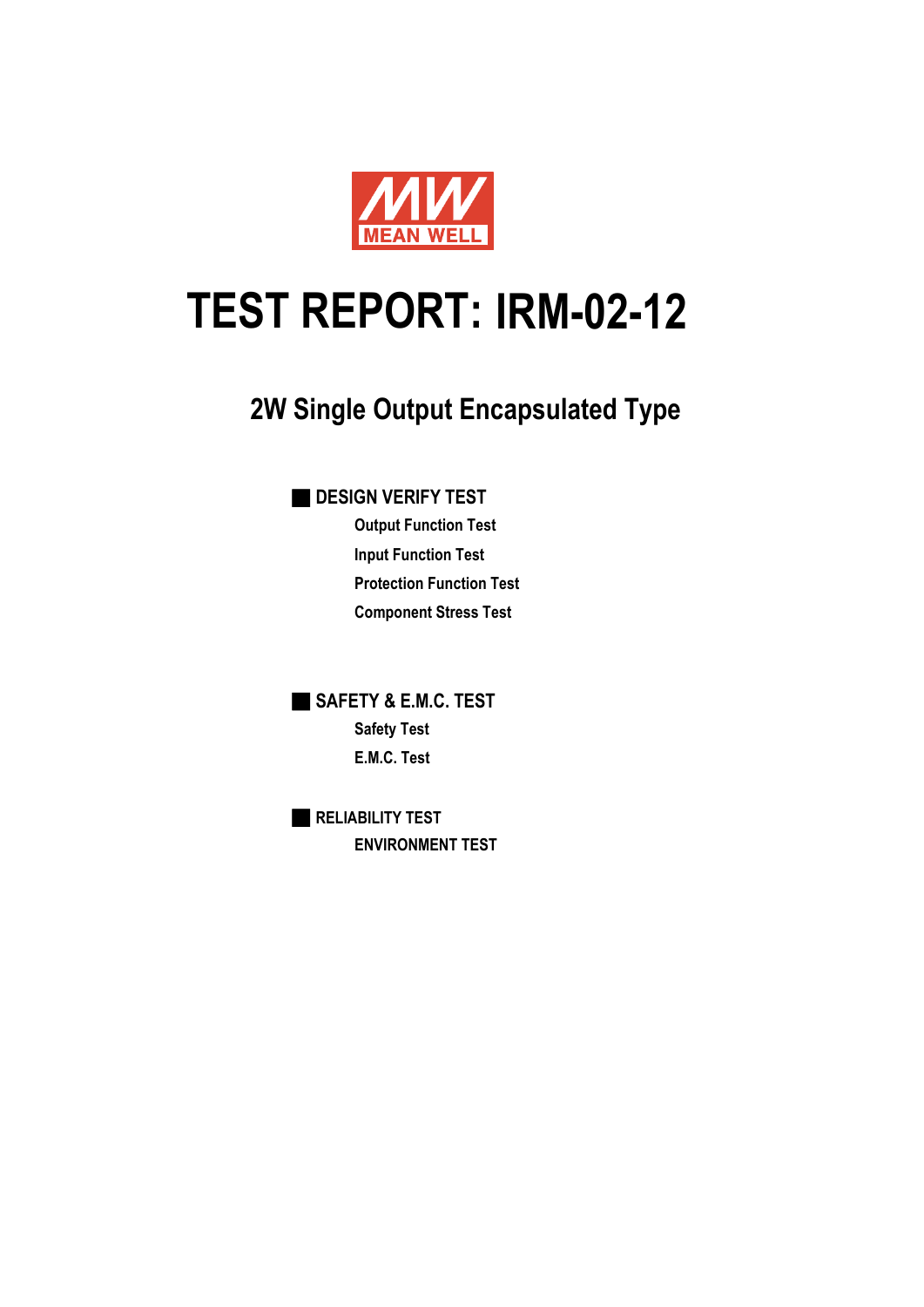

#### **B** DESIGN VERIFY TEST

|  | <b>OUTPUT FUNCTION</b> |  |
|--|------------------------|--|

|                         | NO TEST ITEM                                | <b>SPECIFICATION</b>                          |         | <b>TEST CONDITION</b>                           | <b>RESULT</b>                                     |                                                                                                |
|-------------------------|---------------------------------------------|-----------------------------------------------|---------|-------------------------------------------------|---------------------------------------------------|------------------------------------------------------------------------------------------------|
|                         | <b>OUTPUT VOLTAGE</b>                       | <b>CH1:</b><br>11.88V<br>$-12.12V$            | $I/P$ : | <b>230VAC</b>                                   | CH <sub>1:</sub>                                  | 11.95V                                                                                         |
| $\mathbf{1}$            | <b>RANGE</b>                                |                                               | $O/P$ : | <b>MIN LOAD</b>                                 |                                                   |                                                                                                |
|                         |                                             |                                               | TA :    | 25°C                                            |                                                   |                                                                                                |
|                         |                                             | V1:<br>2.5%<br>$-2.5%$                        | $I/P$ : | <b>100VAC</b><br>305VAC                         | V1:<br>$-0.42%$                                   | $-0.50%$<br>$\tilde{\phantom{a}}$                                                              |
|                         | <b>OUTPUT VOLTAGE</b>                       |                                               |         | $\prime$                                        |                                                   |                                                                                                |
| $\bf 2$                 | <b>TOLERANCE (Max)</b>                      |                                               | $O/P$ : | <b>FULL</b><br><b>MINLOAD</b><br>$\overline{1}$ |                                                   |                                                                                                |
|                         |                                             |                                               | TA=     | 25°C                                            |                                                   |                                                                                                |
|                         |                                             | V1:<br>0.5%<br>$-0.5%$                        | $I/P$ : | <b>100VAC</b><br>305VAC<br>$\prime$             | V1:<br>$0.00\%$                                   | $-0.08%$<br>$\tilde{\phantom{a}}$                                                              |
| $\overline{\mathbf{3}}$ | <b>LINE REGULATION</b><br>(MAX.)            |                                               | $O/P$ : | <b>FULL LOAD</b>                                |                                                   |                                                                                                |
|                         |                                             |                                               | TA:     | 25°C                                            |                                                   |                                                                                                |
|                         |                                             | V1:<br>0.5%<br>$~1 - 0.5\%$                   | $I/P$ : | <b>230VAC</b>                                   | V1:<br>0.00%                                      | $-0.08%$<br>$\tilde{\phantom{a}}$                                                              |
| $\overline{\mathbf{4}}$ | <b>LOAD REGULATION</b>                      |                                               | $O/P$ : | <b>MIN LOAD</b><br><b>FULL LOAD</b>             |                                                   |                                                                                                |
|                         | (MAX.)                                      |                                               |         |                                                 |                                                   |                                                                                                |
|                         |                                             |                                               | TA :    | 25°C                                            |                                                   |                                                                                                |
|                         | <b>OVER/UNDERSHOOT</b>                      |                                               | $I/P$ : | <b>230VAC</b>                                   |                                                   |                                                                                                |
| 5                       | TEST                                        | ±5%<br>$\overline{\phantom{a}}$               | $O/P$ : | <b>FULL LOAD</b>                                | <b>TEST&lt;</b>                                   | $\%$<br>3.36                                                                                   |
|                         |                                             |                                               | TA:     | 25°C                                            |                                                   |                                                                                                |
|                         |                                             | V1:<br>150<br>mVp-p                           | $I/P$ : | <b>230VAC</b>                                   | V1:<br>72.8                                       | mVp-p                                                                                          |
|                         | <b>RIPPLE &amp; NOISE(Max)</b>              |                                               | O/P:    | <b>FULL LOAD</b>                                |                                                   |                                                                                                |
|                         |                                             |                                               | TA:     | $25\mathrm{^\circ}\mathrm{C}$                   |                                                   |                                                                                                |
|                         | high frequency:                             |                                               |         | low frequency:                                  |                                                   |                                                                                                |
|                         |                                             |                                               |         |                                                 |                                                   |                                                                                                |
|                         | Tek PreVu                                   |                                               |         | Tek PreVu                                       |                                                   |                                                                                                |
|                         |                                             |                                               |         |                                                 |                                                   |                                                                                                |
|                         |                                             |                                               |         |                                                 |                                                   |                                                                                                |
|                         |                                             |                                               |         | <u> Lilliuli I</u>                              | JH.                                               |                                                                                                |
| 6                       |                                             | $Ch1$ Pk-Pk<br>72.8mV                         |         |                                                 |                                                   | $Ch1$ Pk-Pk<br>71.6mV                                                                          |
|                         |                                             |                                               |         |                                                 |                                                   |                                                                                                |
|                         |                                             |                                               |         | D<br><b>LE ANGELIA</b>                          |                                                   |                                                                                                |
|                         |                                             |                                               |         |                                                 |                                                   |                                                                                                |
|                         |                                             |                                               |         |                                                 |                                                   |                                                                                                |
|                         |                                             |                                               |         |                                                 |                                                   |                                                                                                |
|                         |                                             |                                               |         |                                                 |                                                   |                                                                                                |
|                         |                                             |                                               |         | $611 - 20.0$ mV $\sqrt{8}$                      | Waveform Intensity: 56%<br>M2.00ms A Ch1 / 46.4mV |                                                                                                |
|                         | $\boxed{9}$ 20.0mV $\sqrt{8}$               | M 100us A Ch1 J 42.4mV                        |         |                                                 | $\sqrt{2 + x}$ 0.00000 s                          |                                                                                                |
|                         |                                             | $\overline{u}$ + $\overline{v}$ 0.00000 s     |         |                                                 |                                                   |                                                                                                |
|                         |                                             | <b>230VAC</b><br>600ms<br>÷                   | $I/P$ : | <b>230VAC</b>                                   | 230VAC :                                          | 14ms                                                                                           |
|                         | SET UP TIME (MAX.)                          | <b>115VAC</b><br>600ms<br>t                   | $I/P$ : | <b>115VAC</b>                                   | <b>115VAC</b><br>$\sim$ 1                         | 12ms                                                                                           |
|                         | INPUT=230VAC/50HZ @ FULL LOAD               |                                               |         | INPUT=115VAC/60HZ @ FULL LOAD                   |                                                   |                                                                                                |
|                         | CH1 : Output Voltage CH2 : AC Input Voltage |                                               |         | CH1 : Output Voltage CH2 : AC Input Voltage     |                                                   |                                                                                                |
|                         |                                             |                                               |         |                                                 |                                                   |                                                                                                |
|                         | Tek Stop                                    | $24.0 V$<br>$0.00 V$<br>Δ:                    |         | Tek Stop                                        |                                                   |                                                                                                |
|                         |                                             | $\circledcirc$<br>$\Delta$ : 14.0ms           |         |                                                 |                                                   | $\Delta: 58.0 V$<br>$@: -12.0 V$                                                               |
|                         |                                             | $-4.00ms$<br>$\circledcirc$                   |         |                                                 |                                                   | $\begin{array}{ll} \Delta: & 12.0 \text{ms} \\ \textcircled{a}: & -2.00 \text{ms} \end{array}$ |
|                         |                                             |                                               |         |                                                 |                                                   |                                                                                                |
| $\overline{7}$          |                                             |                                               |         |                                                 |                                                   |                                                                                                |
|                         |                                             |                                               |         |                                                 |                                                   |                                                                                                |
|                         |                                             |                                               |         |                                                 |                                                   |                                                                                                |
|                         |                                             |                                               |         |                                                 |                                                   |                                                                                                |
|                         |                                             |                                               |         |                                                 | INIHINIHI                                         |                                                                                                |
|                         |                                             |                                               |         |                                                 |                                                   |                                                                                                |
|                         | $\mathbb{D}$                                |                                               |         | $\mathsf{u}$                                    |                                                   |                                                                                                |
|                         |                                             |                                               |         |                                                 |                                                   |                                                                                                |
|                         |                                             | Ch1 2.00 V %Gh2 200 V %M 100ms A Ch1 J 1.20 V |         | Ch1 2.00 V & Ch2 100 V & M 100ms A Ch1 J 1.20 V |                                                   |                                                                                                |
|                         |                                             | 70.00%                                        |         |                                                 | 70.00%                                            |                                                                                                |
|                         |                                             | <b>230VAC</b><br>30ms<br>÷                    | $I/P$ : | <b>230VAC</b>                                   | 230VAC :                                          | 8.4ms                                                                                          |
|                         |                                             | <b>115VAC</b><br>30 <sub>ms</sub><br>÷.       | $I/P$ : | <b>115VAC</b>                                   | 115VAC :                                          | 8.4ms                                                                                          |
|                         | <b>RISE TIME (MAX.)</b>                     |                                               |         |                                                 |                                                   |                                                                                                |
|                         |                                             |                                               | O/P:    | <b>FULL LOAD</b>                                |                                                   |                                                                                                |
|                         |                                             |                                               | TA :    | 25°C                                            |                                                   |                                                                                                |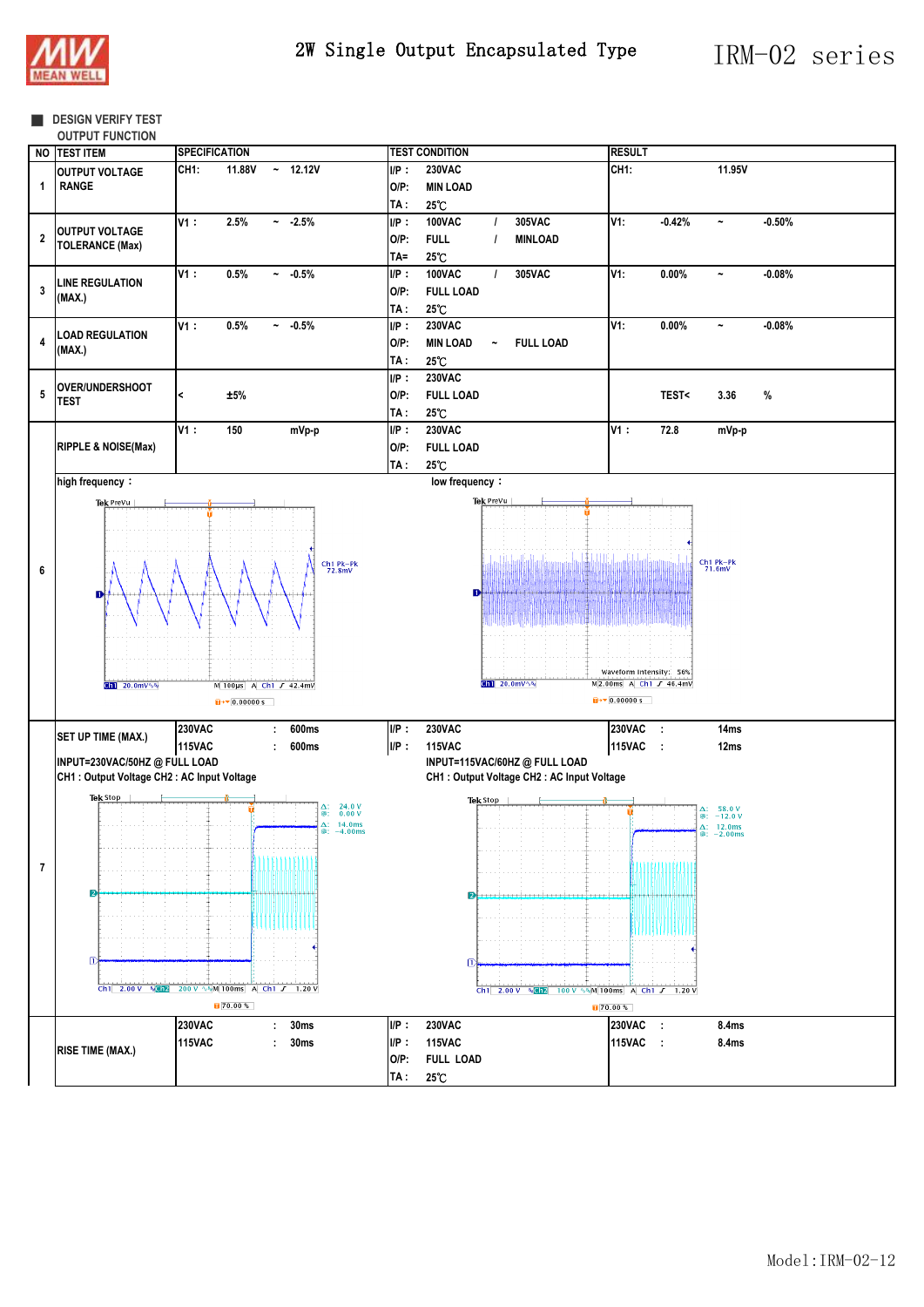



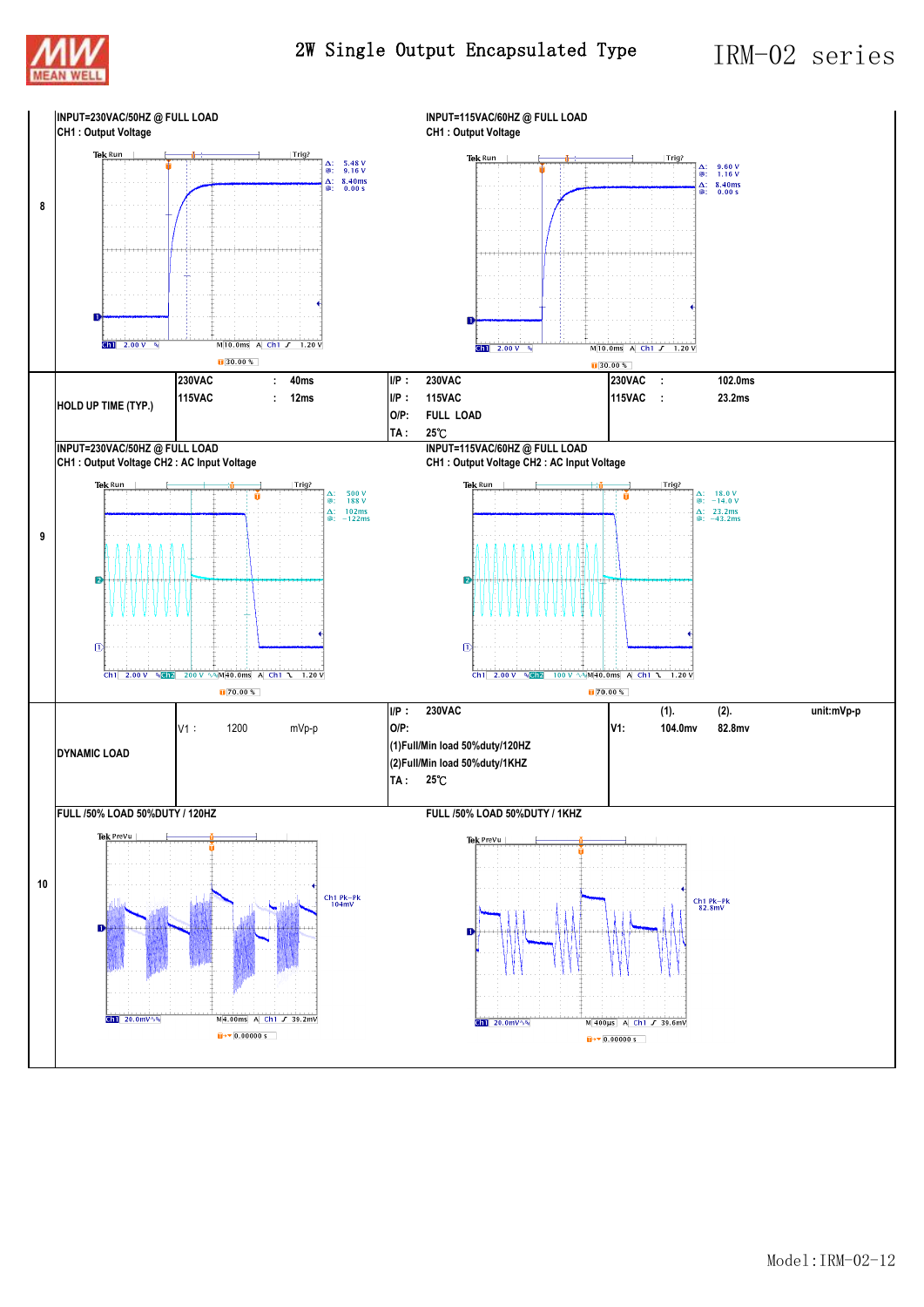

#### **INPUT FUNCTION TEST**

|                         | NO TEST ITEM                                       | <b>SPECIFICATION</b>                   | <b>TEST CONDITION</b>                              | <b>RESULT</b>                      |                                 |
|-------------------------|----------------------------------------------------|----------------------------------------|----------------------------------------------------|------------------------------------|---------------------------------|
|                         |                                                    |                                        |                                                    |                                    |                                 |
|                         |                                                    |                                        | $I/P$ :<br><b>TESTING</b>                          | 44.0VAC                            | 305VAC<br>$\tilde{\phantom{a}}$ |
|                         |                                                    |                                        | O/P: FULL LOAD                                     | 70VDC                              | 430VDC                          |
|                         |                                                    |                                        | $25^\circ$ C<br>Ta∶                                |                                    |                                 |
|                         |                                                    |                                        | IP:                                                |                                    |                                 |
|                         |                                                    |                                        |                                                    |                                    |                                 |
| 1                       | <b>INPUT VOLTAGE RANGE</b>                         | 85VAC<br>$~\sim$ 305VAC                | <b>LOW-LINE</b><br>97VAC<br>$\equiv$               | <b>TEST:</b>                       | OK                              |
|                         |                                                    | 120VDC ~ 430VDC                        | <b>HIGH-LINE</b><br>315VAC<br>$\equiv$             |                                    |                                 |
|                         |                                                    |                                        | O/P: FULL/MIN LOAD                                 |                                    |                                 |
|                         |                                                    |                                        |                                                    |                                    |                                 |
|                         |                                                    |                                        | ON:30 Sec ; OFF:30 Sec 10MIN                       |                                    |                                 |
|                         |                                                    |                                        | (POWER ON/OFF NO DAMAGE)                           |                                    |                                 |
|                         |                                                    | 47HZ<br>~53HZ                          | I/P: 100VAC<br>$\sim$<br>305VAC                    |                                    |                                 |
| $\overline{\mathbf{2}}$ | <b>INPUT FREQUENCY</b>                             | <b>NO DAMAGE</b>                       | O/P: FULL~MIN LOAD                                 | <b>TEST:</b>                       | OK                              |
|                         | <b>RANGE</b>                                       |                                        | Ta :<br>25°C                                       |                                    |                                 |
|                         |                                                    |                                        |                                                    |                                    |                                 |
|                         |                                                    | <b>230VAC</b><br>0.030A<br>$\prime$    | $I/P$ :<br><b>230VAC</b>                           | 0.01876A<br>l=                     | <b>230VAC</b><br>$\overline{1}$ |
| 3                       | <b>INPUT CURRENT (TYP.)</b>                        | <b>115VAC</b><br>0.045A<br>$\prime$    | <b>115VAC</b><br>$I/P$ :                           | 0.03149A<br>l=                     | <b>115VAC</b><br>$\overline{1}$ |
|                         |                                                    | <b>277VAC</b><br>0.025A<br>$\prime$    | $O/P$ :<br><b>FULL LOAD</b>                        | 0.01740A<br>ll=                    | <b>277VAC</b><br>$\overline{1}$ |
|                         |                                                    |                                        | 25°C<br>TA :                                       |                                    |                                 |
|                         |                                                    |                                        |                                                    |                                    |                                 |
|                         |                                                    | 0.25mA<br>$\prec$                      | <b>277VAC</b><br>$I/P$ :                           | L-FG:<br>0.0709                    | mA                              |
| 4                       | <b>LEAKAGE CURRENT</b>                             |                                        | $O/P$ :<br><b>MIN LOAD</b>                         | N-FG:<br>0.0708                    | mA                              |
|                         |                                                    |                                        | TA :<br>$25^{\circ}$ C                             |                                    |                                 |
|                         |                                                    | $\prec$<br>0.075W                      | <b>230VAC</b><br>$I/P$ :                           | k<br>0.0344                        | W                               |
| 5                       | <b>NO LOAD POWER</b>                               |                                        | <b>MIN LOAD</b>                                    |                                    |                                 |
|                         | <b>CONSUMPTION</b>                                 |                                        | $O/P$ :                                            |                                    |                                 |
|                         |                                                    |                                        | 25°C<br>TA :                                       |                                    |                                 |
|                         |                                                    |                                        | $I/P$ :<br><b>230VAC</b>                           |                                    |                                 |
|                         | <b>EFFICIENCY (TYP.)</b>                           | 74.0%                                  | $O/P$ :<br><b>FULL LOAD</b>                        | 79.38                              | $\%$                            |
|                         |                                                    |                                        |                                                    |                                    |                                 |
|                         |                                                    |                                        | TA :<br>$25^{\circ}$ C                             |                                    |                                 |
|                         |                                                    |                                        |                                                    |                                    |                                 |
|                         | 90                                                 |                                        |                                                    |                                    |                                 |
|                         | 80                                                 |                                        |                                                    |                                    |                                 |
|                         | 70                                                 |                                        |                                                    |                                    |                                 |
|                         |                                                    |                                        |                                                    |                                    |                                 |
|                         | 60                                                 |                                        |                                                    |                                    |                                 |
| 6                       | 50                                                 |                                        |                                                    |                                    |                                 |
|                         | 40                                                 |                                        |                                                    |                                    |                                 |
|                         |                                                    |                                        |                                                    | 230V50Hz                           |                                 |
|                         | 30                                                 |                                        |                                                    | $-115V60Hz$                        |                                 |
|                         | 20                                                 |                                        |                                                    |                                    |                                 |
|                         |                                                    |                                        |                                                    |                                    |                                 |
|                         | 10                                                 |                                        |                                                    |                                    |                                 |
|                         | 0                                                  |                                        |                                                    |                                    |                                 |
|                         |                                                    |                                        |                                                    |                                    |                                 |
|                         | 10%                                                | 20%<br>40%<br>50%<br>60%<br>30%        | 70%<br>80%<br>90%<br>100%                          |                                    |                                 |
|                         | Load                                               | Load<br>Load<br>Load<br>Load<br>Load   | Load<br>Load<br>Load<br>Load                       |                                    |                                 |
|                         |                                                    |                                        |                                                    |                                    |                                 |
|                         |                                                    | <b>230VAC</b><br>20A<br>$\overline{1}$ | $I/P$ :<br><b>230VAC</b>                           | 5.64A<br>ll=                       | <b>230VAC</b><br>$\overline{1}$ |
|                         |                                                    |                                        | <b>115VAC</b>                                      |                                    |                                 |
|                         | <b>INRUSH CURRENT (TYP.)</b>                       | <b>115VAC</b><br>10A<br>$\prime$       | $I/P$ :                                            | 3.70A<br>l=                        | $\overline{1}$<br><b>115VAC</b> |
|                         |                                                    | twidth= 0 us measured at 50% Ipeak     | $O/P$ :<br><b>FULL LOAD</b>                        |                                    |                                 |
|                         |                                                    | <b>COLD START</b>                      | TA:<br>25°C                                        |                                    |                                 |
|                         | INPUT=230VAC/50HZ @ FULL LOAD                      |                                        | INPUT=115VAC/50HZ @ FULL LOAD                      |                                    |                                 |
|                         | CH2 : Input current (1V=1A) CH4 : AC Input Voltage |                                        | CH2 : Input current (1V=1A) CH4 : AC Input Voltage |                                    |                                 |
|                         |                                                    |                                        |                                                    |                                    |                                 |
|                         | Tek PreVu                                          |                                        | Tek Stop                                           |                                    |                                 |
|                         |                                                    |                                        |                                                    |                                    |                                 |
|                         |                                                    |                                        |                                                    |                                    |                                 |
|                         |                                                    |                                        |                                                    |                                    |                                 |
| $\overline{7}$          |                                                    |                                        |                                                    |                                    |                                 |
|                         |                                                    | Ch4 Max<br>5.64 V                      |                                                    |                                    | Ch4 Max<br>3.70 V               |
|                         |                                                    |                                        |                                                    |                                    |                                 |
|                         | $\sqrt{2}$                                         |                                        | 12                                                 |                                    |                                 |
|                         |                                                    |                                        |                                                    |                                    |                                 |
|                         |                                                    |                                        |                                                    |                                    |                                 |
|                         | Ð                                                  |                                        | Ð                                                  |                                    |                                 |
|                         |                                                    |                                        |                                                    |                                    |                                 |
|                         |                                                    |                                        |                                                    |                                    |                                 |
|                         |                                                    |                                        |                                                    |                                    |                                 |
|                         |                                                    |                                        |                                                    | Ch2 100 V \\M4.00ms A Ch4 f 3.56 V |                                 |
|                         |                                                    | 50.00%                                 | $ch2$ 1.00 V                                       | 50.00%                             |                                 |
|                         |                                                    |                                        |                                                    |                                    |                                 |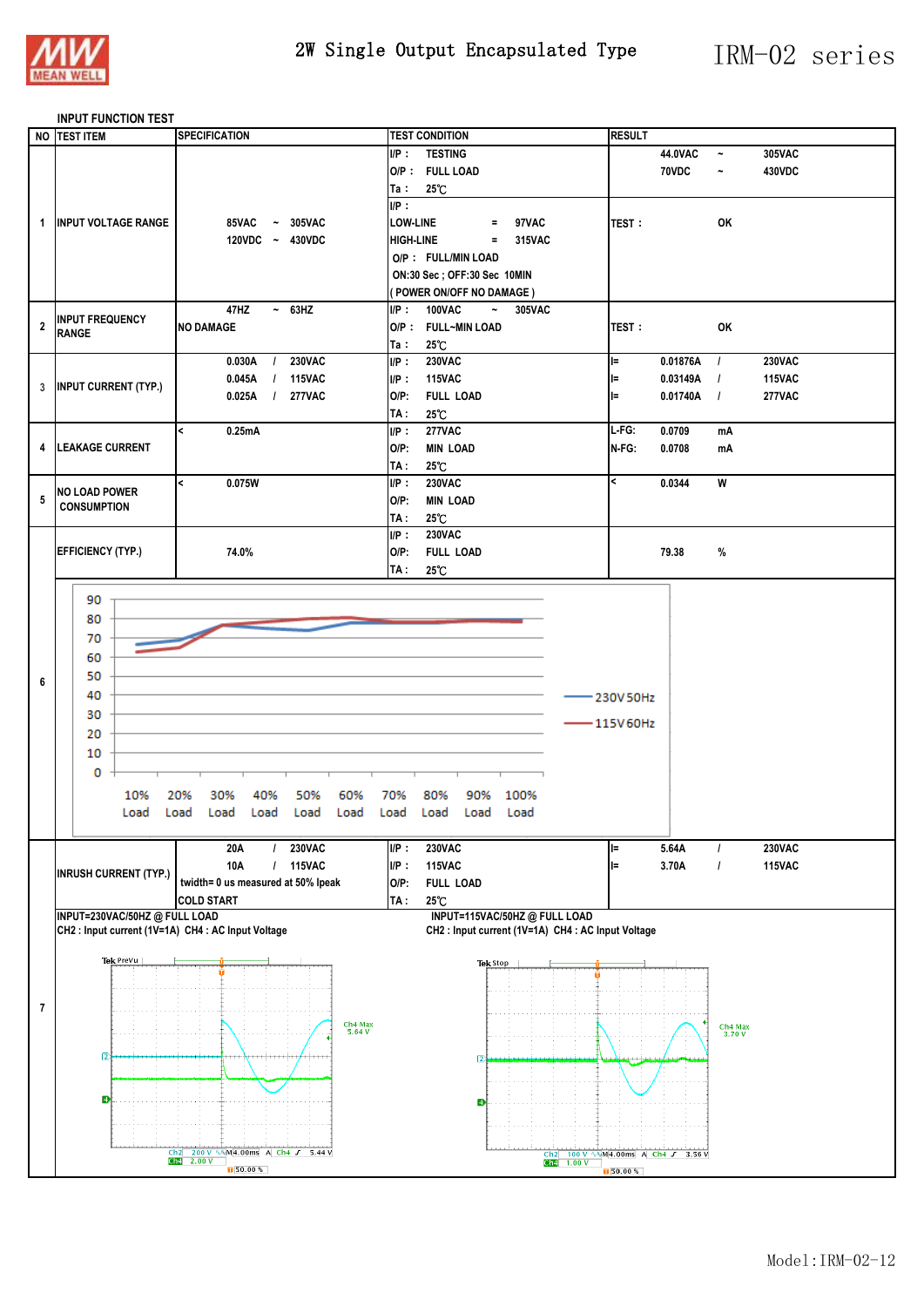

### 2W Single Output Encapsulated Type IRM-02 series

#### **PROTECTION FUNCTION TEST**

|              | NO ITEST ITEM                            | <b>SPECIFICATION</b>              | <b>TEST CONDITION</b>      | <b>RESULT</b>                                 |
|--------------|------------------------------------------|-----------------------------------|----------------------------|-----------------------------------------------|
|              |                                          |                                   | $I/P$ :<br><b>305VAC</b>   | 305VAC<br>383.0%                              |
|              |                                          | 110%<br>⋗                         | $I/P$ :<br><b>230VAC</b>   | <b>230VAC</b><br>323.0%                       |
|              | <b>OVER LOAD</b><br><b>PROTECTION</b>    |                                   | $I/P$ :<br>100VAC          | 239.0%<br>100VAC                              |
|              |                                          |                                   | <b>TESTING</b><br>O/P:     | <b>Hiccup Mode</b>                            |
|              |                                          |                                   | TA :<br>25℃                |                                               |
|              |                                          |                                   | $I/P$ :<br>305VAC          | 15.10V<br>305VAC                              |
|              |                                          | 12.60V<br><b>16.20V</b><br>$\sim$ | $I/P$ :<br><b>230VAC</b>   | 15.10V<br><b>230VAC</b>                       |
| $\mathbf{2}$ | <b>OVER VOLTAGE</b><br><b>PROTECTION</b> |                                   | $I/P$ :<br>85VAC           | 15.10V<br>85VAC                               |
|              |                                          |                                   | $O/P$ :<br><b>MIN LOAD</b> | Shut off o/p voltage, clamping by zener diode |
|              |                                          |                                   | TA :<br>$25^{\circ}$ C     |                                               |
|              |                                          |                                   | $I/P$ :<br>305VAC          | <b>NO DAMAGE</b>                              |
| 3            | <b>ISHORT PROTECTION</b>                 |                                   | $I/P$ :<br>85VAC           |                                               |
|              |                                          | <b>ISHORT EVERY OUTPUT</b>        | IO/P:<br><b>FULL LOAD</b>  | <b>Hiccup Mode</b>                            |
|              |                                          | <b>1 HOUR NO DAMAGE</b>           | $25^{\circ}$ C<br>Ta:      |                                               |

#### **COMPONENT STRESS TEST**

|   | NO TEST ITEM                | <b>SPECIFICATION</b> |        |         |       |         | <b>TEST CONDITION</b>           |      | <b>RESULT</b> |  |  |
|---|-----------------------------|----------------------|--------|---------|-------|---------|---------------------------------|------|---------------|--|--|
|   |                             | Q1                   | Rated: | 700V    | 0.4A  | $I/P$ : | 315VAC                          | VIN: | 315VAC        |  |  |
|   |                             |                      |        |         |       | VDS:    |                                 |      | VDS:          |  |  |
| 1 | <b>PWM Power Transistor</b> |                      |        |         |       | $O/P$ : | (1) Full Load Turn on           | (1). | 638.00V       |  |  |
|   |                             |                      |        |         |       |         | (2) Output Short                | (2). | 674.00V       |  |  |
|   |                             |                      |        |         |       |         | (3) Fulll load continue         | (3). | 628.00V       |  |  |
|   |                             |                      |        |         |       | Ta:     | $25^{\circ}$ C                  |      |               |  |  |
|   |                             | C6                   | Rated: | 5uf     | 450V  | $I/P$ : | 315VAC                          |      |               |  |  |
|   |                             |                      |        |         |       | $O/P$ : | (1) Full Load Turn on /Off      | (1). | 438.00V       |  |  |
| 2 | <b>Input Capacitor</b>      |                      |        |         |       |         | (2) Min load Turn on /Off       | (2). | 440.00V       |  |  |
|   |                             |                      |        |         |       |         | (3) Full Load / Min load Change | (3). | 440.00V       |  |  |
|   |                             |                      |        |         |       | Ta:     | 25℃                             |      |               |  |  |
|   |                             | U <sub>1</sub>       | Rated: | 9.00V   | (max) | $I/P$ : | 315VAC                          |      | U1            |  |  |
|   |                             |                      |        | $-0.3V$ | (min) | $O/P$ : | (1)Full Load                    | (1). | 6.56V         |  |  |
| 3 | <b>Control IC</b>           |                      |        |         |       |         | (2)Output Short                 | (2). | 6.36V         |  |  |
|   |                             |                      |        |         |       |         | $(3)$ O.L.P                     | (3). | 6.36V         |  |  |
|   |                             |                      |        |         |       |         | (4) Low Line No Load Vo(min)    | (4). | 6.56V         |  |  |
|   |                             |                      |        |         |       | Та:     | $25^{\circ}$ C                  |      |               |  |  |
|   |                             | D <sub>100</sub>     | Rated: | 80V     | 2.0A  | IP:     | 315VAC                          |      |               |  |  |
|   |                             |                      |        |         |       | $O/P$ : | (1)Full Load Turn on            | (1). | 67.20V        |  |  |
| 5 | O/P Diode                   |                      |        |         |       |         | (2) Output Short                | (2). | 54.80V        |  |  |
|   |                             |                      |        |         |       |         | (3) Fulll load continue         | (3). | 66.80V        |  |  |
|   |                             |                      |        |         |       | Ta:     | $25^{\circ}$ C                  |      |               |  |  |
|   |                             | ID1                  | Rated: | 1000V   | 1.0A  | $I/P$ : | 315VAC                          |      |               |  |  |
| 6 | <b>Clamp Diode</b>          |                      |        |         |       | $O/P$ : | (1) Fulll load continue         | (1). | 606.00V       |  |  |
|   |                             |                      |        |         |       |         |                                 |      |               |  |  |
|   |                             |                      |        |         |       | Ta:     | 25°C                            |      |               |  |  |

#### ■**SAFETY & E.M.C. TEST**

| <b>SAFETY TEST</b>          |                      |                   |                            |                       |
|-----------------------------|----------------------|-------------------|----------------------------|-----------------------|
| NO ITEST ITEM               | <b>SPECIFICATION</b> |                   | <b>ITEST CONDITION</b>     | <b>RESULT</b>         |
| <b>WITHSTAND VOLTAGE</b>    | $I/P-O/P$ :          | 3.000KVAC<br>/min | I/P-O/P: 3.300KVAC<br>/min | $I/P-O/P$ :<br>0.50mA |
|                             |                      |                   | $25^{\circ}$ C<br>lTa ∶    | <b>INO DAMAGE</b>     |
| <b>ISOLATION RESISTANCE</b> | $I/P-O/P$ :          | 500VDC>100MΩ      | I/P-O/P: 500VDC            | $I/P-O/P$ :<br>9999MQ |
|                             |                      |                   | 25 C/70%RH<br>lTa :        | <b>INO DAMAGE</b>     |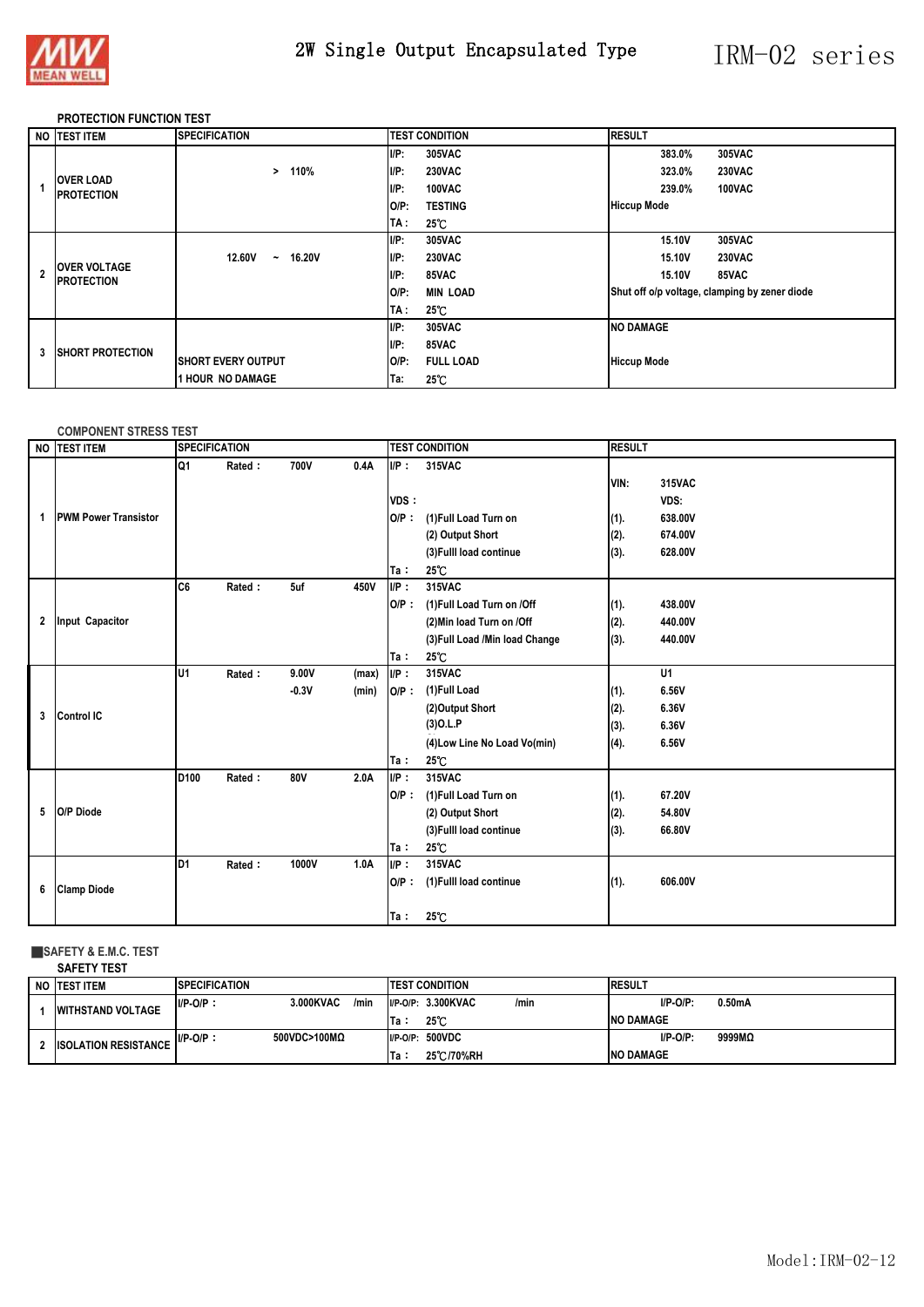

## 2W Single Output Encapsulated Type IRM-02 series

#### **E.M.C. TEST**

| NO TEST ITEM      | <b>SPECIFICATION</b>              |         | <b>TEST CONDITION</b> |                           | <b>RESULT</b>                |
|-------------------|-----------------------------------|---------|-----------------------|---------------------------|------------------------------|
|                   | EN61000-3-2                       | $I/P$ : | <b>230VAC</b>         | /50HZ                     | <b>PASS</b>                  |
| <b>HARMONIC</b>   | <b>CLASS A</b>                    |         | O/P: FULL LOAD        |                           |                              |
|                   |                                   | Ta∶     | $25^{\circ}$ C        |                           |                              |
|                   | <b>EN55022</b>                    | $I/P$ : | <b>230VAC</b>         | /50HZ                     | <b>PASS</b>                  |
| 2 CONDUCTION      | <b>CLASS B</b>                    | $O/P$ : | <b>FULL LOAD</b>      | 50% LOAD<br>$\mathcal{L}$ | <b>Test by certified Lab</b> |
|                   |                                   | Ta:     | $25^{\circ}$ C        |                           |                              |
|                   | <b>EN55022</b>                    | $I/P$ : | <b>230VAC</b>         | /50HZ                     | <b>PASS</b>                  |
| 3 RADIATION       | <b>CLASS B</b>                    |         | O/P: FULL LOAD        |                           | <b>Test by certified Lab</b> |
|                   |                                   | Ta:     | $25^{\circ}$ C        |                           |                              |
|                   | EN61000-4-2                       | $I/P$ : | <b>230VAC</b>         | /50HZ                     | <b>CRITERIA A</b>            |
| 4 <b>E.S.D</b>    | IINDUSTRY AIR: 8KV / Contact: 4KV |         | O/P: FULL LOAD        |                           |                              |
|                   |                                   | Ta:     | $25^{\circ}$ C        |                           |                              |
|                   | EN61000-4-4                       | $I/P$ : | <b>230VAC</b>         | /50HZ                     | <b>CRITERIA A</b>            |
| $5$ <b>IE.F.T</b> | <b>INDUSTRY INPUT: 2KV</b>        | O/P :   | <b>FULL LOAD</b>      |                           |                              |
|                   |                                   | Ta∶     | $25^{\circ}$ C        |                           |                              |
|                   | IEC61000-4-5                      | $I/P$ : | <b>230VAC</b>         | /50HZ                     | <b>CRITERIA A</b>            |
| 6 SURGE           | <b>INDUSTRY L-N: 1KV</b>          | $O/P$ : | <b>FULL LOAD</b>      |                           |                              |
|                   |                                   | Ta:     | $25^{\circ}$ C        |                           |                              |

#### ■**RELIABILITY TEST**

|              | NO <b>ITEST ITEM</b>                            | <b>SPECIFICATION</b>                                         | <b>TEST CONDITION</b>                      | <b>RESULT</b>                             |  |
|--------------|-------------------------------------------------|--------------------------------------------------------------|--------------------------------------------|-------------------------------------------|--|
|              |                                                 | IRM-02-12<br><b>MODEL:</b>                                   |                                            |                                           |  |
|              |                                                 | 1. ROOM AMBIENT BURN-IN:<br>1.0hrs                           |                                            |                                           |  |
|              |                                                 | <b>230VAC</b><br>IP:                                         | O/P: 100% LOAD<br>TA= 18.9 °C              |                                           |  |
|              |                                                 | 2. HIGH AMBIENT BURN-IN:<br>1.0hrs                           |                                            |                                           |  |
|              |                                                 | IP:<br>230VAC                                                | O/P: 100% LOAD<br>TA= 73.0°C               |                                           |  |
|              |                                                 |                                                              | <b>NO.</b> Position ROOM AMBIENT<br>18.9 C | 73.0°C<br><b>HIGH AMBIENT Ta:</b>         |  |
|              |                                                 |                                                              | 30.1°C<br>1C101                            | 81.4 <sup>°</sup> C                       |  |
| 1            | <b>TEMPERATURE RISE</b>                         |                                                              | $2\overline{11}$<br>33.8°C                 | 84.4°C                                    |  |
|              | TEST                                            |                                                              | 3 C6<br>31.4°C                             | 81.4°C                                    |  |
|              |                                                 |                                                              | 32.6°C<br>4BD1                             | 82.3°C                                    |  |
|              |                                                 |                                                              | 5R2<br>31.0 C                              | 80.8°C                                    |  |
|              |                                                 |                                                              | 31.9°C<br>6L1                              | 81.6 <sup>°</sup> C                       |  |
|              |                                                 |                                                              | 35.9°C<br>7U1                              | 85.2°C                                    |  |
|              |                                                 |                                                              | 31.9°C<br>8 D <sub>100</sub>               | 83.4°C                                    |  |
|              |                                                 |                                                              | 33.6°C<br>$9$ D <sub>1</sub>               | 83.2°C                                    |  |
|              |                                                 |                                                              | 10 CASE<br>31.3°C                          | 81.4 C                                    |  |
|              |                                                 | <b>NO DAMAGE</b>                                             | $I/P$ :<br><b>230VAC</b>                   | test : ok                                 |  |
| $\mathbf 2$  | OVER LOAD BURN-IN<br>TEST                       | 1 HOUR (MIN)                                                 | $O/P$ :<br>269.46%<br><b>LOAD</b>          |                                           |  |
|              |                                                 |                                                              | 25℃<br>Ta:                                 |                                           |  |
|              | <b>LOW TEMPERATURE</b>                          | <b>NO DAMAGE</b>                                             | 305VAC<br><b>100VAC</b><br>IP:             | <b>TEST: OK</b>                           |  |
| 3            | TURN ON TEST                                    | 1 HOUR ( MIN )                                               | $O/P$ :<br><b>FULL LOAD</b>                |                                           |  |
|              |                                                 |                                                              | $-30.0^{\circ}\mathrm{C}$<br>Ta :          |                                           |  |
|              |                                                 | AFTER 12 HOURS                                               | UP:<br>315VAC                              | <b>TEST: OK</b>                           |  |
| 4            | <b>HIGH HUMIDITY</b><br><b>HIGH TEMPERATURE</b> | IN CHAMBER ON                                                | O/P: FULL LOAD                             |                                           |  |
|              | <b>HIGH VOLTAGE TEST</b>                        | <b>CONTROL</b><br>75°C                                       | 75°C<br>Ta:                                |                                           |  |
|              |                                                 | <b>NO DAMAGE</b>                                             | HUMIDITY=<br>95.0% RH                      |                                           |  |
| 5            | <b>TEMPERATURE</b>                              | $/(0^{\circ}C - 75^{\circ}C)$<br>±0.03%                      | IP:<br><b>230VAC</b>                       | $/(0^{\circ}C - 75^{\circ}C)$<br>±0.0000% |  |
|              | <b>COEFFICIENT</b>                              |                                                              | <b>FULL LOAD</b><br>O/P:                   |                                           |  |
|              |                                                 | 1. Thermal shock Temperature:<br>$-40^{\circ}$ $\sim$        | +100°C                                     | TEST: OK                                  |  |
|              | <b>STORAGE</b>                                  | 2. Temperature change rate : 25℃ / MIN                       |                                            |                                           |  |
| 6            | <b>TEMPERATURE TEST</b>                         | 3. Dwell time low and high temperature : 30 MIN/EACH         |                                            |                                           |  |
|              |                                                 | 4. Total test cycle: 5 CYCLE                                 |                                            |                                           |  |
|              |                                                 | 5. Input/Output condition: STATIC                            |                                            |                                           |  |
|              |                                                 | 1. Thermal shock Temperature:<br>$-35^{\circ}$ C ~           | $+80^{\circ}$ C                            | TEST: OK                                  |  |
|              |                                                 | 2. Temperature change rate : 25°C / MIN                      |                                            |                                           |  |
| $\mathbf{7}$ | <b>THERMAL SHOCK TEST</b>                       | 3. Dwell time low and high temperature : 30 MIN/EACH         |                                            |                                           |  |
|              |                                                 | 4. Total test cycle: 10 CYCLE                                |                                            |                                           |  |
|              |                                                 | 5. Input/Output condition:                                   |                                            |                                           |  |
|              |                                                 | 230VAC Full Load AC ON/OFF test turn on 58sec; turn off 2sec |                                            |                                           |  |